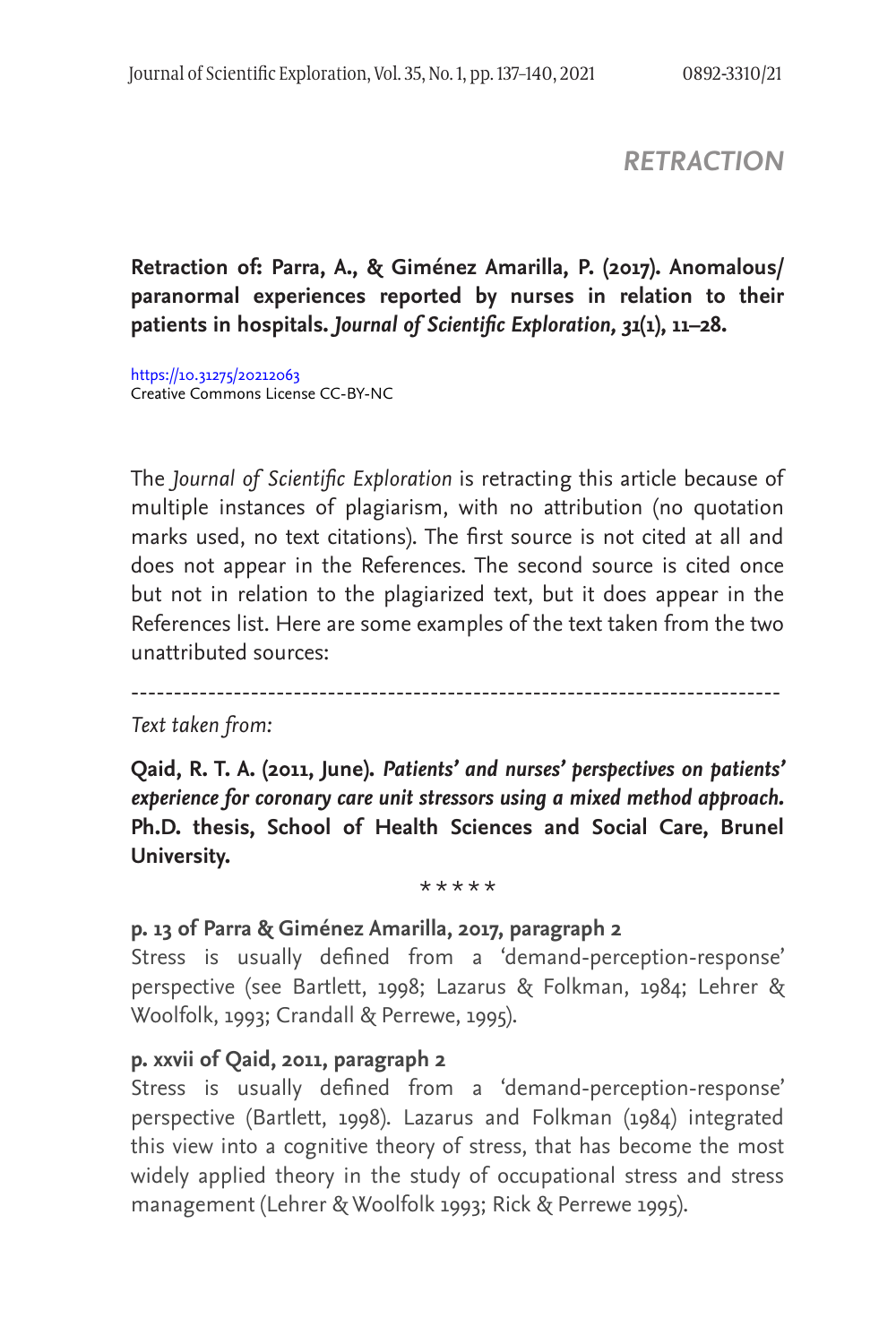#### \* \* \* \* \*

### **p. 13 of Parra & Giménez Amarilla, 2017, paragraph 2**

The transition to severe distress is likely to be most detrimental for nurses, closely linked to staff absenteeism, poor staff retention, and illhealth (Healy & McKay, 2000; McGowan, 2001; Shader, Broom, West, & Nash, 2001).

### **p.** *lxx* **of Qaid, 2011, paragraph 2**

It is the transition to severe distress that is likely to be most detrimental for nurses, and is closely linked to staff absenteeism, poor staff retention, and ill-health (Healy & McKay, 1999; McGowan, 2001; Shader et al., 2001).

\* \* \* \* \*

### **p. 13 of Parra & Giménez Amarilla, 2017, paragraph 3**

In fact, nursing provides a wide range of potential workplace stressors, as it is a profession requiring a high level of skill, teamwork in a variety of situations, provision of 24-hour delivery of care, and input of what is often referred to as 'emotional labour' (Phillips, 1996).

### **p.** *lxx* **of Qaid, 2011, paragraph 2**

Nursing provides a wide range of potential workplace stressors, as it is a profession that requires a high level of skill, team working in a variety of situations, provision of 24-hour delivery of patient care, and input of what is often referred to as 'emotional labour' (Phillips and Pearson, 1996).

----------------------------------------------------------------------------

### *Text taken from:*

**Fenwick, P., Lovelace, H., & Brayne, S. (2009, October). Comfort for dying: Five year retrospective and one year prospective studies of end of life experiences [preprint]. September–October 2010 article in**  *Archives of Gerontology and Geriatrics, 51***(2), 173–179.** 

\* \* \* \* \*

**p. 12 of Parra & Giménez Amarilla, 2017, paragraph 2** More recent anecdotal accounts from nurses and doctors suggest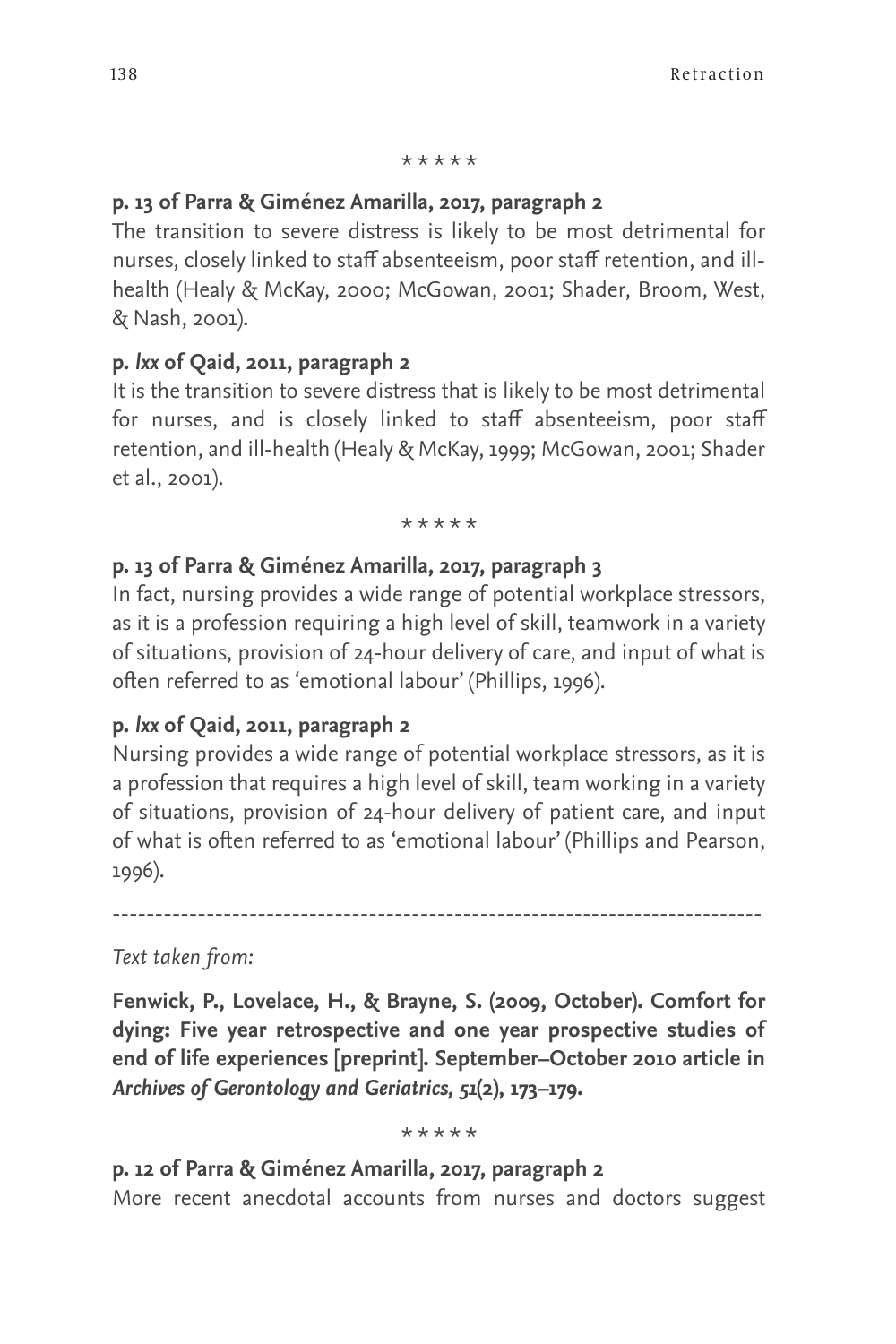that APEs consist of a much wider range of phenomena than purely deathbed visions (Barret, 1926; Osis & Haraldsson, 1997; Kubler Ross, 1971). They may include coincidences around the time of death involving the dying person appearing to a relative or close friend who is not present at the time of death, or a need to settle unfinished business such as reconciling with estranged family members or putting affairs in order before death (Baumrucker, 1996).

## **p. 1 of Fenwick, Lovelace, & Brayne, 2009, paragraph 1**

More recent anecdotal accounts from nurses and doctors suggest that ELEs consist of a much wider range of phenomena than purely deathbed-visions (Barratt, 1926; Osis & Haraldsson, 1997). These phenomena include the ability to transition to and from other realities, usually involving love and light (Kubler Ross, 1971), coincidences around the time of death involving the dying person appearing to a relative or close friend who is not present at the time of death and a need to settle unfinished business such as reconciling with estranged family members, or putting affairs in order before death (Baumrucker, 1996).

#### \* \* \* \* \*

### **p. 12 of Parra & Giménez Amarilla, 2017, paragraph 3**

O'Connor (2003) conducted research with care nurses suggesting that they find APEs neither rare nor surprising, which our own research has found corroborated even among palliative care professionals (Katz & Payne, 2003; Kellehear, 2003). Many people now die in hospitals, where, unfortunately, nurses have neither the time nor the training to deal adequately with this very important aspect of the dying and grieving process.

### **p. 1 of Fenwick, Lovelace, & Brayne, 2009, paragraph 3**

Research conducted by O'Connor (2003) with end-of-life care nurses suggests that they find ELEs neither rare nor surprising. And yet our own research has found that even amongst palliative care professionals, ELE training is lacking and many palliative care nurses feel inadequate when dealing with such spiritual issues (Katz & Payne; 2003; Kellehear, 2003). Many people now die in hospital but unfortunately, nurses have neither the time nor the training to deal adequately with this very important aspect of the dying and grieving process.